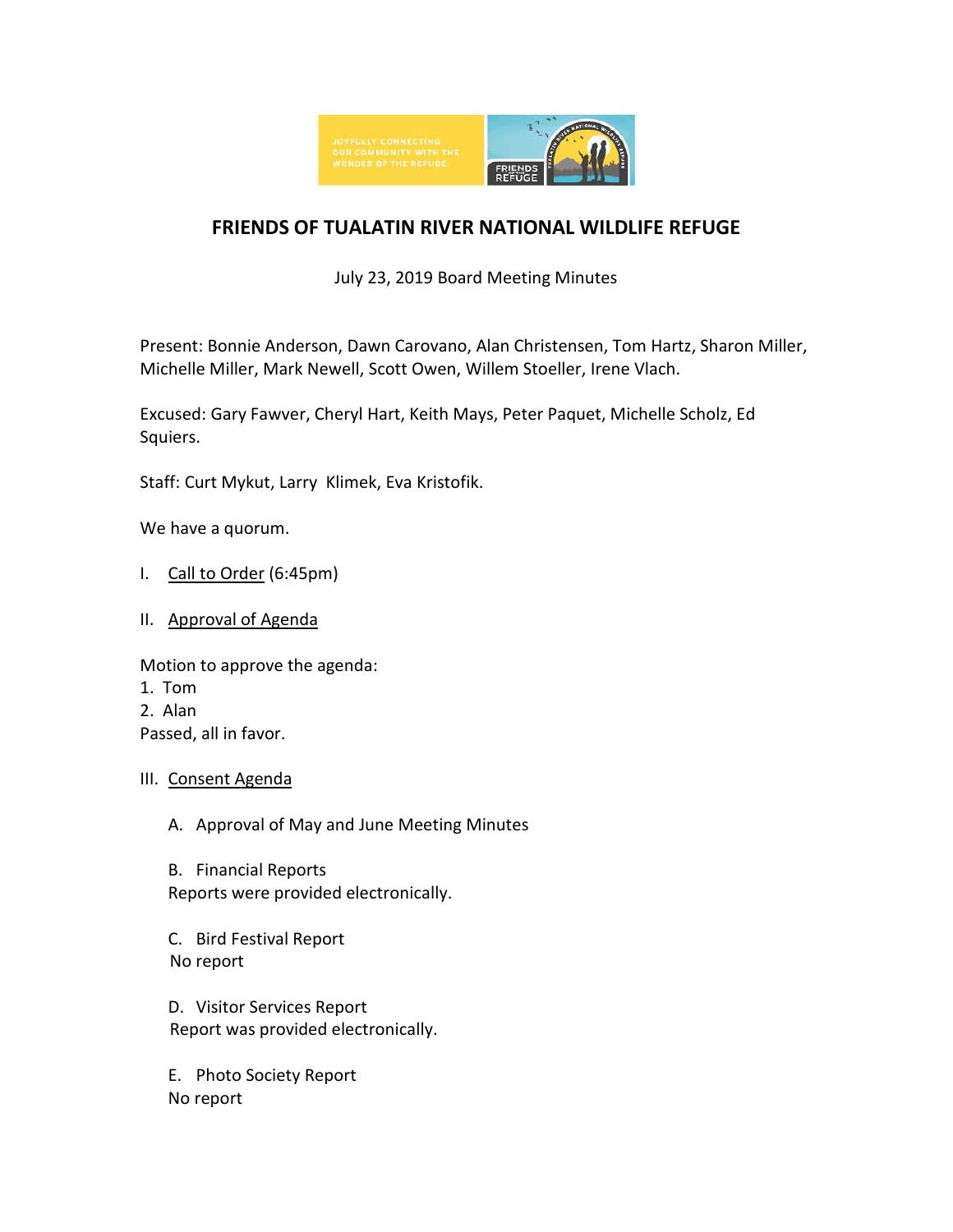F. Restoration Report No report

G. Membership Committee Report Report was provided electronically.

H. Executive Committee Report See Agenda

Motion to approve the Consent Agenda: 1. Willem 2. Dawn Passed, with all in favor.

### IV. Report

- V. New Business
	- A. Curt: Update

1P/2P:

FOR is financing the total cost of the restoration of 1P/2P for the amount of \$25,000, which includes 25 hours of project oversight as well as all plant materials, i.e. seeds tubers and plugs, assuming the contractor, Ash Creek would do all the planting. If some planting is done with volunteers, the savings would allow to purchase additional plant materials. Currently the site is clean of invasives. The planting will be dense in order to keep the weeds out. 1P/2P, though man-made, will be transitioning to a naturally functioning system.

Currently the sites are being dewatered. The timeline for planting is September to November.

It was suggested to do a ceremonial kick-off planting as part of the Annual Meeting. To recruit a maximum of members to the Annual Meeting we should send out invitations soon so we have an estimate of how many people will participate in the planting. We hope to get 150 plants into the ground, which should create momentum for an additional 2 plantings. Participants should be encouraged to sign up for the additional plantings at the Annual Meeting – meaning we have to set the dates and provide sign-up sheets, as well as a visual of the progress ("thermometer" to be displayed in the Visitor Center).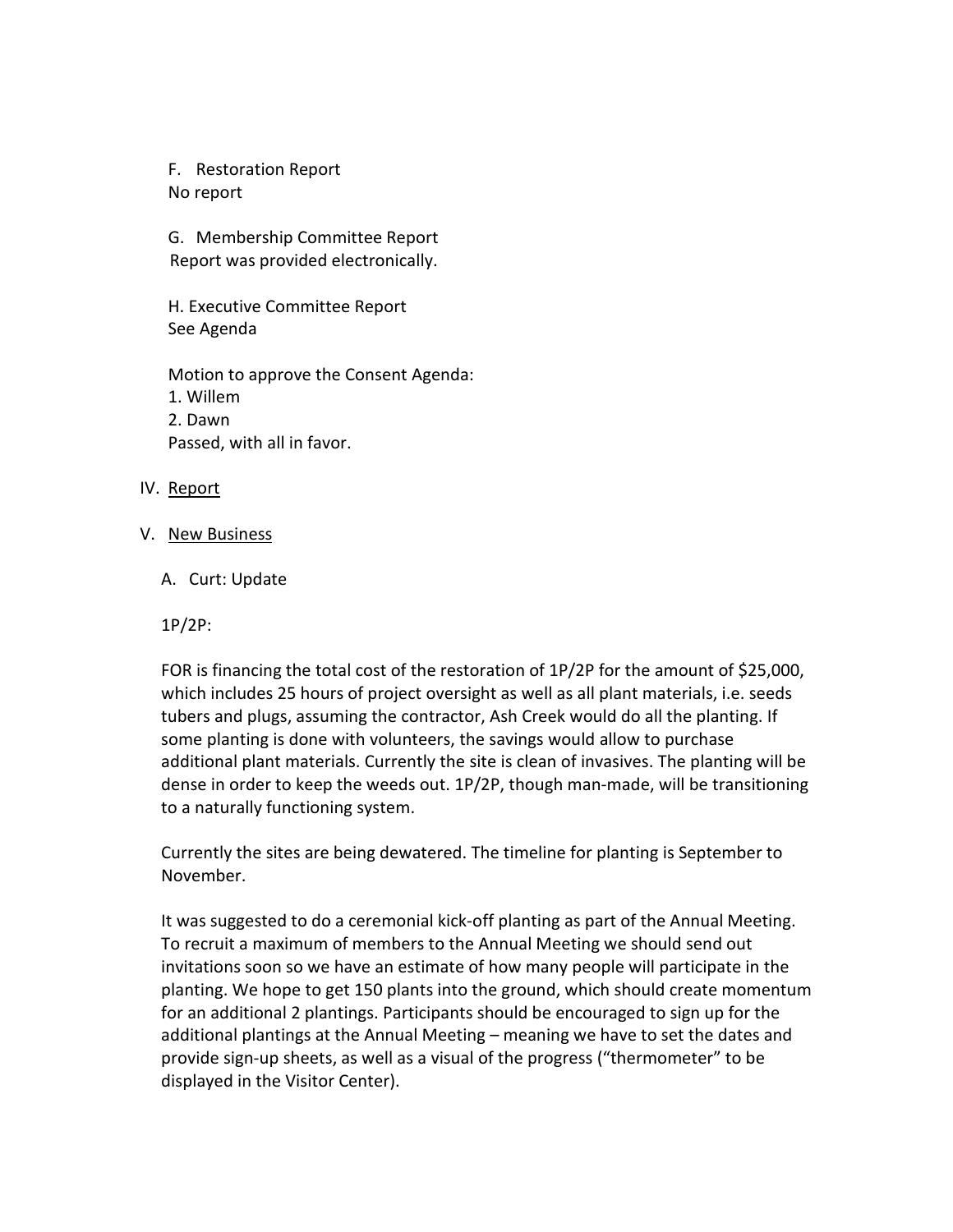The contract with Ash Creek still needs to be signed.

**Motion** to agree that we can enter into a contract with Ash Creek for \$25,000 for the 1P/2P replanting project.

1. Willem 2: Alan

Discussion: Alan will take the lead in organizing the volunteers; Mark will help. Passed with all in favor.

Wapato:

This summer trees of a value of \$20,000 and provided by Clean Water Services, will be planted. In the late winter planting will take place on the N. end of Wapato, near the pump station bridge.

The Friends would be involved in some portion of the planting. The rest will be done by the contractor, with funding from USF&W. The planting opportunity for volunteers should be highlighted as a privilege, as it would be a chance to visit Wapato which is still closed to the public. Because the area is subject to periodic flooding the planting dates cannot be set until shortly before the proposed planting.

It was suggested to set up a calendar for volunteers to sign up. If the area is flooded they would be notified on the Friday prior to the planting events, which will take place in the winter, from January to March. We should also start with a ceremonial planting at Wapato, to generate excitement and volunteers.

The restoration committee will work on the Wapato planting project (Alan, Mark, Nathan, Sarah, Curt).

Chicken Creek:

Restoration work will start in about 2 weeks.

B. Larry: Refuge Update

We have to decide whether to go forward with diversity training. USF&W will have to negotiate a contract with FOR for the financing of the training. Derron should send the initial survey both to USF&W employees and to the Friends participants. The training kick-off meeting will take about 5 hours. It will be followed by a 1 ½ day meeting and then 4- 5-follow-up meetings.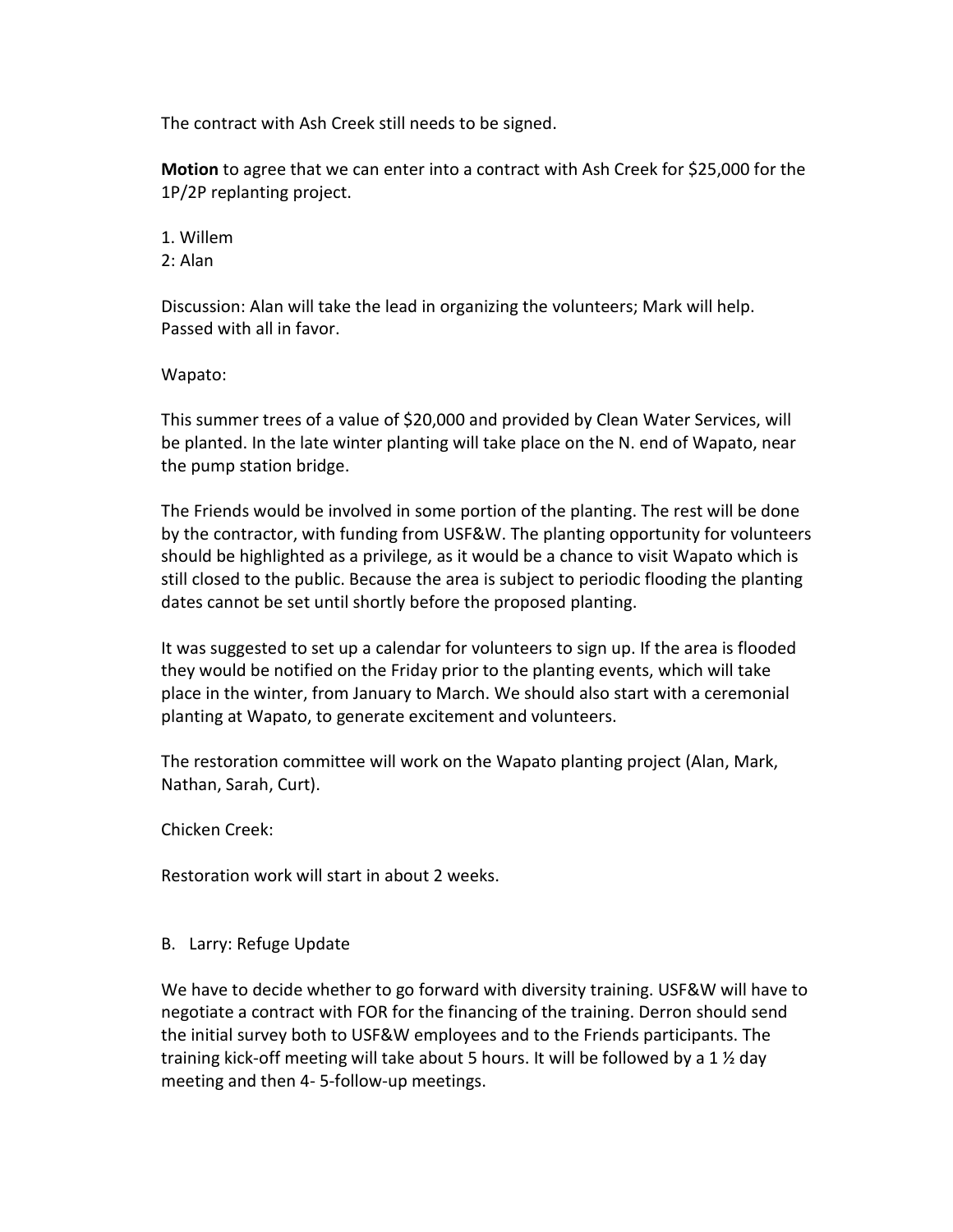The initial cost is \$4,000. USF&W is committed and Larry will write a statement of work.

**Motion** to go sign a contract with Derron Cole to be paid with the budgeted funds of this fiscal year:

- 1. Alan 2. Willem Passed all in favor.
- C. Bonnie: Employee Update

Natan is ready to start working part-time. He would like to attend the National Conservation Training Center training. Bonnie would like to access \$2,500 from staff development funds for his payroll.

**Motion:** To allocate as needed funds budgeted for staff development for Nathan's salary

1. Bonnie 2. Tom

Passed, all in favor.

## D. Bonnie/Alan/Michelle, Sharon: Bylaw Committee Update

The committee worked with a tight timeline in order to be able to send the proposed changes to the FOR membership at large. They primarily reorganized various sections for clarification.

The invitations to the Annual meeting will be sent on Aug. 28 and the final revised version of the by-laws will be uploaded on our website on that day.

Michelle will rewrite the draft. We need to approve the draft before August 26<sup>th</sup>.

**Motion** to proceed with the bylaws as amended tonight and post them on our website:

- 1. Tom
- 2: Willem

Discussion: Michelle will circulate anther copy.

Passed, all in favor.